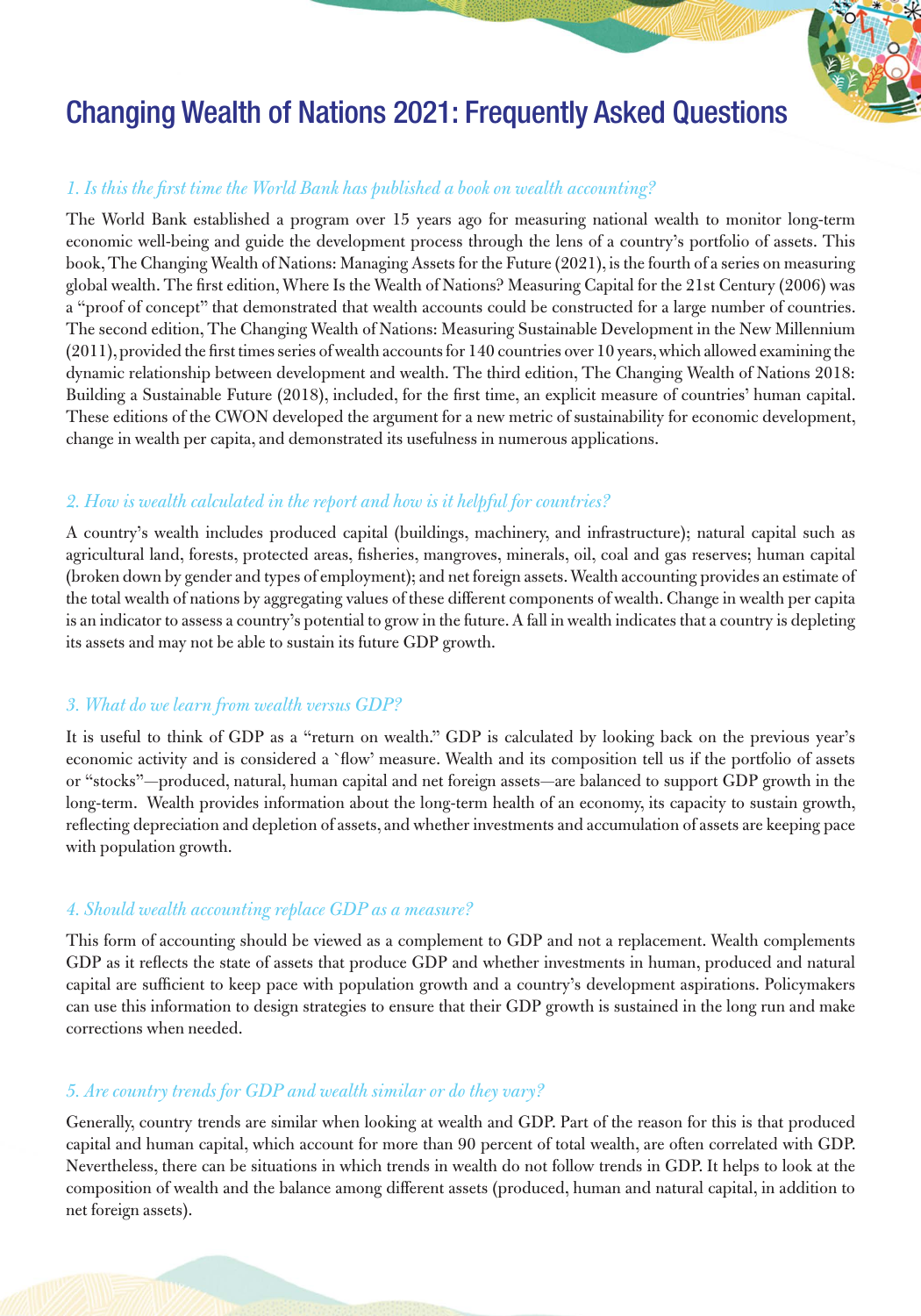## *6. What happened to natural capital over the past 20 years?*

Renewable natural capital (forests, mangroves, fisheries, agricultural land, and protected areas) has increased in value since 1995 globally and among all income groups. It remains critically important for low-income countries, accounting for 23 percent of their total wealth in 2018. This share is almost half of what it was in 1995 (39 percent), as these countries invested and diversified their asset portfolios by building the value of human capital and produced capital, increasing the share of those forms of capital. But while total natural capital values increased, per capita values decreased in many countries, especially the group of low and middle-income countries. Moreover, the physical stocks of key assets like forests, mangroves and fisheries have declined between 1995-2018.

Renewable natural assets nonetheless remain important even as countries grow and develop. While the share of renewables in total wealth falls with income, the per capita values are highest in high-income OECD countries. This pattern shows that the route to prosperity need not come at the expense of nature—the opposite is true.

Nonrenewable natural capital grew rapidly from 1995 until around 2014 and has been declining in value since then, driven by falling fossil fuel prices. Since 2014, nonrenewable total wealth went from US\$46 trillion to US\$30 trillion (a 35 percent decline in four years). This significant loss in value highlights the difficult development challenges faced by countries that are highly dependent on these assets.

# *7. What did you include when calculating natural capital? Did you leave anything out?*

When calculating natural capital, we took into account fossil fuel energy resources (oil, gas, hard and soft coal) and minerals (bauxite, copper, gold, iron ore, lead, nickel, phosphate, silver, tin, and zinc), agricultural land (cropland and pastureland), forests (timber and forest ecosystem services), protected areas, and for the first time in this edition, blue natural capital (fisheries and mangroves). However, some natural assets were not included at this time, such as water and several ecosystem services. The core wealth accounts also do not include renewable energy resources but this edition of CWON presents experimental results on the value of renewable energy resources (hydroelectric, solar, and wind) for select countries (see Chapter 14 in the report); future work will explore the inclusion of these important assets in the core wealth account.

## *8. What are some other interesting trends that you are seeing in this analysis?*

- Between 1995 and 2018, global wealth nearly doubled. Upper-middle-income countries saw their total wealth more than double over this period.
- Global wealth inequality is growing. Low-income countries are falling further behind in terms of their share of global wealth. If the poorest countries are going to catch up, they will need an above average rate of growth in wealth per capita. Between 1995 and 2018, the share of low-income countries in global wealth hardly changed, remaining below 1 percent despite being home to about 8 percent of the world's population.
- More than a third of low-income countries saw declining wealth per capita. In 26 countries, wealth per capita declined or stagnated between 1995 and 2018, and many (11) of these were in Sub-Saharan Africa. This means that the development path is economically unsustainable and future generations may be left worse off than current generations.
- Renewable natural assets remain crucial for low-income countries, comprising around 23 percent of their total wealth.
- Wealth in renewable natural capital per person is 3.6 times greater in high-income than low-income countries. This suggests that economic development and nature can be complements within certain limits; high income levels are associated with success in protecting and enhancing the value of natural assets, such as forests, fisheries, landscapes, productive land, and the value and scale of protected areas.
- Low- and middle- income countries appear to be trading off forests for agricultural land. Forest wealth per capita in low- and middle- income countries declined, due to loss of forested areas through deforestation and conversion to agriculture. The area in agriculture increased by 4 percent over 1995–2018, while forest land area declined by 4 percent during the same period. Forest wealth per capita declined by 8 percent, and agriculture wealth per capita increased by 9 percent.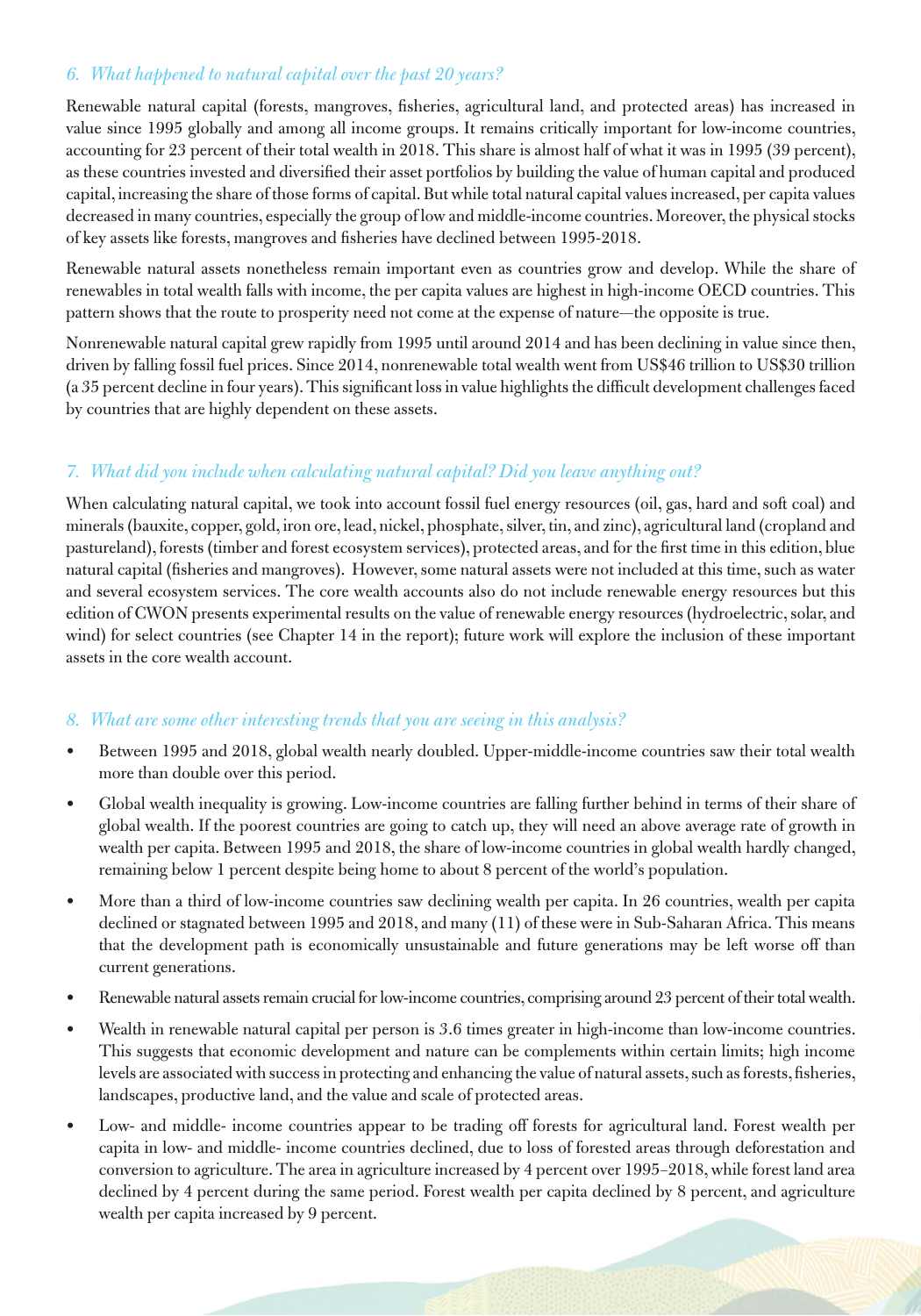- Wealth in agricultural lands (cropland and pastureland) increased between 1995 and 2018. Simulations of the future impacts of climate change project that this trend could be reversed due to changes in temperature, precipitation, and land degradation, which could have a negative impact on crop yields.
- Fish stocks have collapsed, but the value of mangrove flood protection grew. The value of global marine fish stocks collapsed 83 percent between 1995 and 2018. Poor management of the sector has led to overfishing and a steadily declining global catch. The value of mangrove flood protection services grew 2.5 times, largely because of the substantial increase in coastal flood risk. Global mangrove wealth is now over \$547 billion, mainly due to their coastal protection benefits, as coastal development increased the population and value of assets that mangroves protect from flooding.
- Nonrenewable natural capital grew rapidly from 1995 to 2014 but has been volatile and declining in value since then, mainly due to falling oil prices. High-income non-OECD countries experienced a decline in average annual growth in per capita wealth, from 1.9 to -2.7 percent, due to the drop in fossil fuel prices. The low-carbon transition could lower the global value of fossil fuel assets by US\$4.4 trillion to US\$6.2 trillion (by 13 - 18 percent) between 2018 and 2050.
- Human capital remains the most important component of wealth, increasing from 62 percent of total global wealth in 1995 to 64 percent in 2018.
- Human capital generally makes up a greater share of wealth as countries reach higher levels of economic development. Human capital comprised more than 60 percent of wealth in middle-income and high-income Organisation for Economic Co-operation and Development (OECD) countries in 2018, but only 50 percent in low-income countries. High-income non-OECD countries—countries that are heavily dependent on fossil fuel wealth—had the lowest share, only 34 percent of wealth.
- Unfortunately, little progress has been made toward greater gender parity in human capital over the past 25 years. Globally, women accounted for only 37 percent of human capital in 2018, only 2 percentage points greater than in 1995.Women account for less than 40 percent of human capital at all levels of development.

#### *9. How did you calculate human capital in your research?*

Human capital in the Changing Wealth of Nations is computed as the present value of future earnings for the labor force. This factors in education and skills as well as experience and the likelihood of labor force participation at various ages. The estimate follows an approach developed by Jorgenson and Fraumeni (1989, 1992). Estimates rely on household surveys from the World Bank's International Income Distribution Database, are based on several assumptions, and rely on regression analysis to compute expected earnings for the labor force. The implementation of the lifetime income approach requires data by age and gender on population, employment and labor force participation, education, earnings profiles, and survival rates.

#### *10. Are you missing some "intangible" capital that is not captured by the current calculations of wealth?*

We do not estimate the intrinsic value of institutions, governance, and policies, nor their effect on the value of other assets. For example, "social capital" often refers to the trust that promotes cooperative behavior and can facilitate economic activity and increase well-being (see chapter 15 of CWON 2021). In that sense, we are indeed not measuring some forms of "intangible" capital.

#### *11.What is the methodology for calculating wealth accounts and where does the data come from?*

CWON 2021 uses a well-established methodology, based on a balance sheet approach, and consistent with the Systems of National Accounts and System of Environmental and Economic Accounting (SNA 2008, SEEA 2014, SEEA EEA 2021). The general concept of asset valuation is that the value should equal the discounted sum of net benefits an asset is expected to generate over its lifetime. CWON uses top-down/cross country data and methodologies.

Wealth accounts are compiled by using publicly available data primarily, drawn from globally recognized and widely applied data sources at the global level, such as forest and agricultural production data from the Food and Agriculture Organization of the United Nations (FAO) or data on produced capital stocks from Penn World Table, with a methodology that is consistent across all countries. Consequently, the wealth accounts for any country are likely to be less accurate than the accounts that the country might construct using its own, more comprehensive data sources. In each edition the analysis in CWON is improved through the integration of new data sources and assets.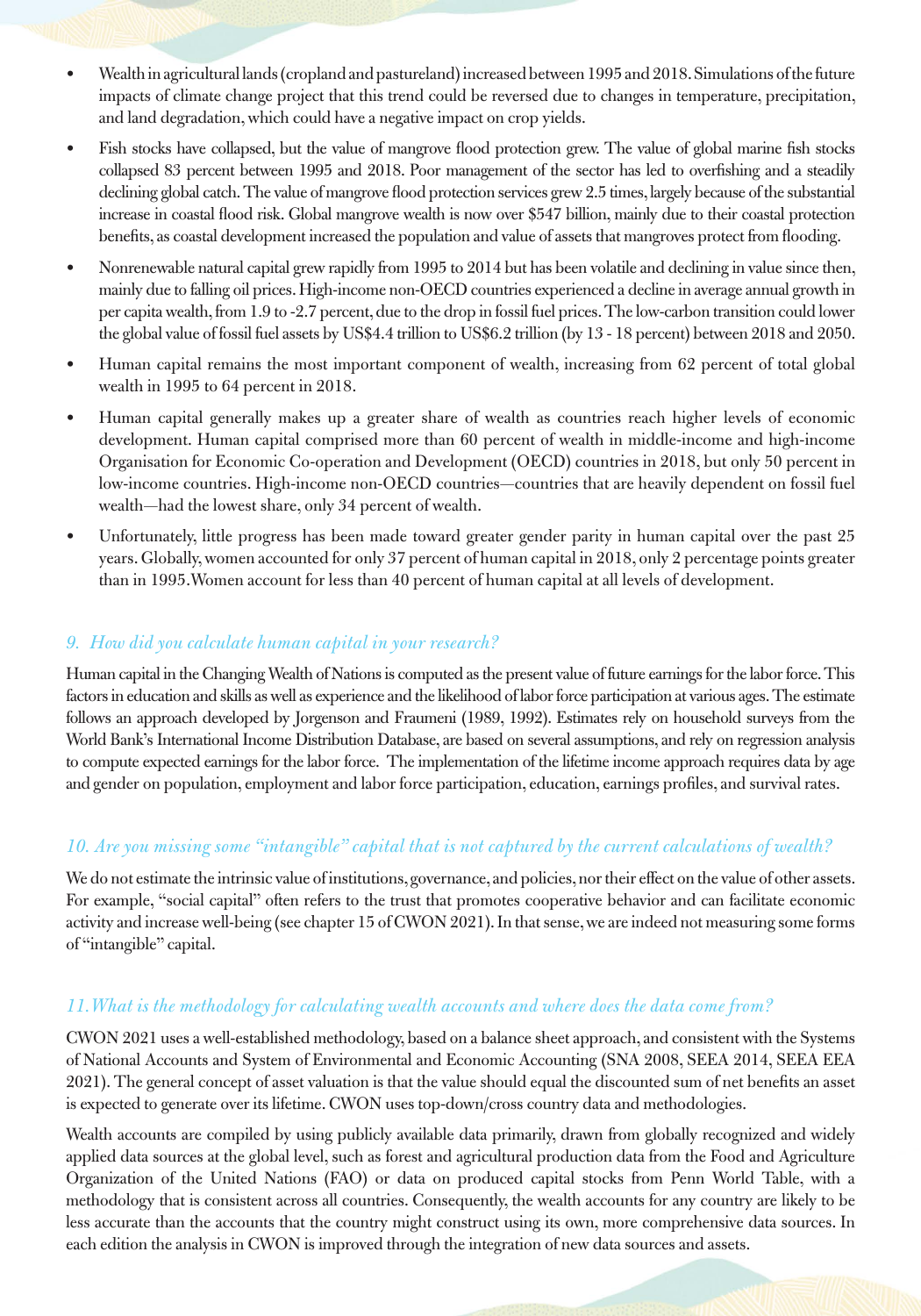#### *12. What is the difference between human capital estimates in this report and the Human Capital Project's Human Capital Index by the World Bank?*

The World Bank's Human Capital Index (HCI) is an international metric measuring the human capital that a child born today can expect to attain by her 18th birthday, given the risks of poor health and poor education prevailing in her country. The HCI incorporates key dimensions of human capital: health (child survival, stunting, and adult survival rates) and the quantity and quality of schooling (expected years of school and international test scores). Using global estimates of the economic returns to education and health, these components are combined into an index that captures the expected productivity of a child born today as a future worker, relative to a benchmark of complete education and full health.

In CWON, human capital is measured as the expected future earnings of the entire labor force. It is estimated as the total present value of the expected future labor income that could be generated over the lifetime of the current working population. In other words, human capital is considered an asset that generates a stream of future economic benefits. The CWON's measure of human capital focuses on the economic benefits that a well-educated and healthy workforce generates.

The HCI uses a broader concept of human capital than CWON, incorporating several nonmonetary indicators of health and education outcomes. Conceptually, however, the two measures have much in common, as both are anchored in the development-accounting literature and measure human capital in terms of expected future earnings. The main difference between the two measures is that the HCI measures expected future earnings of a child born today, while the CWON measure estimates expected future earnings of the entire labor force. In addition, while the CWON reports estimates in monetary terms, the HCI is expressed relative to a benchmark of complete education and full health: a child born in a country with an HCI value of 0.5 will be only half as productive as a future worker as she would be if she enjoyed complete education and full health.

The CWON measure of human capital complements the HCI, using human capital outcomes that derive indirectly from factors such as educational attainment and health (probability of survival) to provide an understanding of the current stock of human capital in countries.

## *13. What are the policy implications of this work?*

CWON 2021 is the first edition of the series to propose a set of recommendations targeting policymakers (see Policy Summary in report). Recommendations are specific to each asset category and fall under four buckets:

- 1. Measure and monitor wealth to boost sustainability and prosperity. Governments should measure and monitor wealth, alongside GDP. They can use the System of National Accounts (SNA) framework and the System of Environmental-Economic Accounting (SEEA) standards to integrate wealth accounting systematically into national balance sheets. CWON provides the world's most comprehensive and SNA-compatible international data on wealth that can be used as a benchmark and proxy in the absence of detailed bottom-up national wealth accounts. Other actors such as financial markets can utilize wealth accounting to track sustainability and environment, social, and governance (ESG)–related indicators.
- 2. Invest in sustainable wealth. Governments should create enabling conditions for balanced investments in all components of wealth, not just produced and nonrenewable assets but also human and renewable natural capital. Assets representing common and public goods, like education and public health and often the wealth provided by nature, will require public investments or active government intervention to establish property and use rights to prevent depletion or unsustainable conversion to other forms of capital. Governments also have the duty to correct market failures to enable private investment in wealth creation by aligning private returns to investments with the public benefits and damages they create.
- 3. Create policy incentives to protect and increase the value of wealth. Where government policies are designed to maximize short-term income only, results can come at the expense of future income and well-being opportunities. Wealth accounting helps identify and correct such policy failures. Assets that are mispriced get mismanaged. Environmentally harmful produced capital and fossil fuels are often overrewarded by markets, while essential human and renewable natural assets are often undervalued and underpriced.